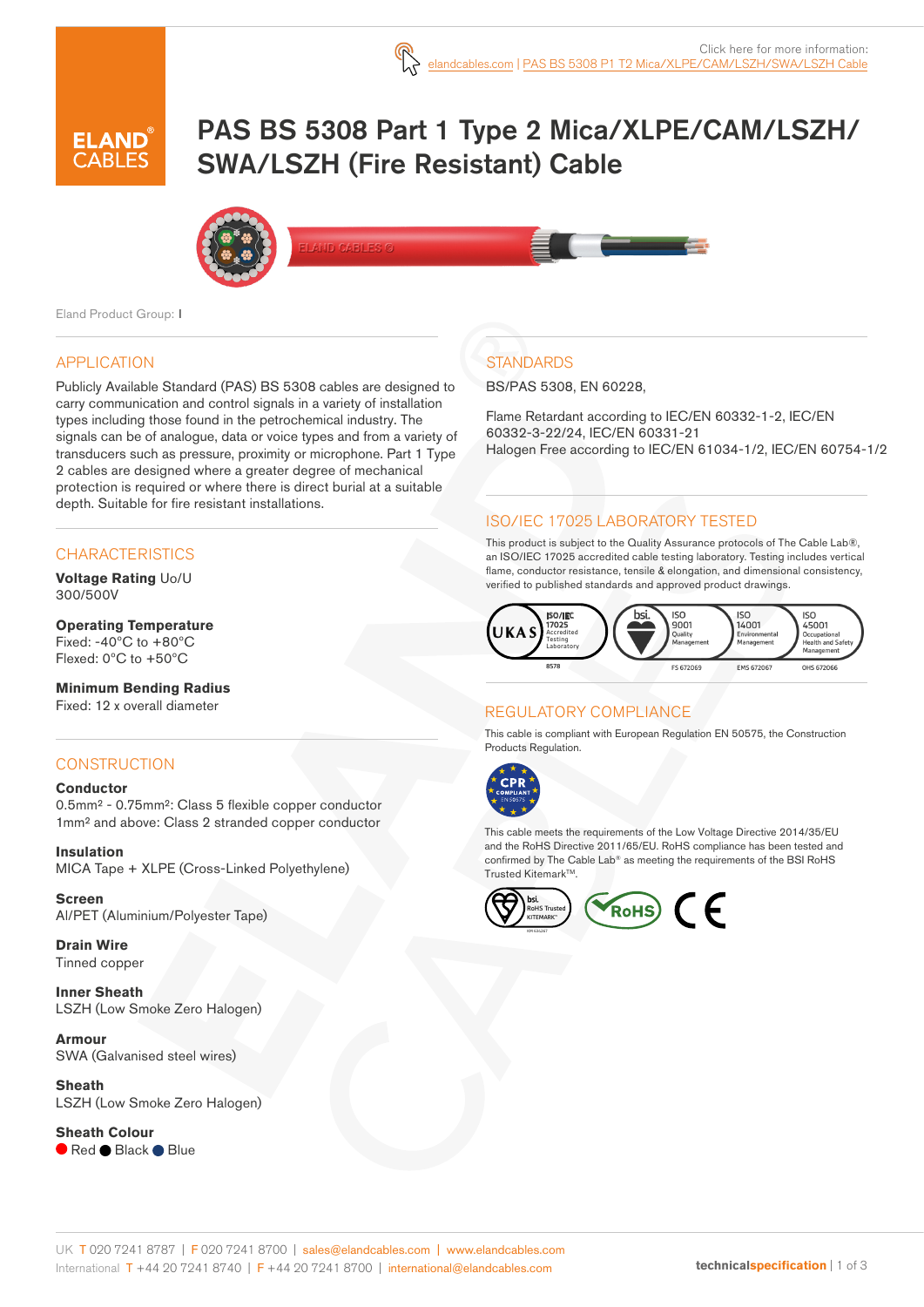

Click here for more information: [elandca](https://www.elandcables.com)bles.com | PAS BS 5308 P1 T2 [Mica/XLPE/CAM/LSZH/SWA/LSZH](https://www.elandcables.com/cables/bs5308-pas-5308-part-1-type-2-cables) Cable

## DIMENSIONS

| ELAND PART NO.  | NO. OF<br>PAIRS/TRIPLE | NOMINAL CROSS SECTIONAL AREA<br>mm <sup>2</sup> | NOMINAL OVERALL DIAMETER<br>mm |
|-----------------|------------------------|-------------------------------------------------|--------------------------------|
| IFRP1T2CL**0105 | 1P                     | 0.5                                             | 11.5                           |
| IFRP1T2CL**0175 | 1P                     | 0.75                                            | 12                             |
| IFRP1T2CL**0110 | 1P                     | $\mathbf{1}$                                    | 11.9                           |
| IFRP1T2CL**0115 | 1P                     | 1.5                                             | 13.1                           |
| IFRP1T2CL**0125 | 1P                     | 2.5                                             | 13.9                           |
| IFRP1T2CL**1T05 | $1\top$                | 0.5                                             | 11.9                           |
| IFRP1T2CL**1T75 | 1T                     | 0.75                                            | 12.6                           |
| IFRP1T2CL**1T10 | 1T                     | $\mathbf{1}$                                    | 12.3                           |
| IFRP1T2CL**1T15 | 1T                     | 1.5                                             | 13.6                           |
| IFRP1T2CL**1T25 | 1T                     | 2.5                                             | 14.5                           |
| IFRP1T2CL**0205 | 2P(Q)                  | 0.5                                             | 12.8                           |
| IFRP1T2CL**0275 | 2P(Q)                  | 0.75                                            | 13.4                           |
| IFRP1T2CL**0210 | 2P(Q)                  | $\overline{1}$                                  | 13.2                           |
| IFRP1T2CL**0215 | 2P(Q)                  | 1.5                                             | 14.5                           |
| IFRP1T2CL**0225 | 2P(Q)                  | 2.5                                             | 15.8                           |
| IFRP1T2CL**0505 | $5\mathsf{P}$          | 0.5                                             | 20.1                           |
| IFRP1T2CL**0575 | 5P                     | 0.75                                            | 21.2                           |
| IFRP1T2CL**0510 | 5P                     | $\mathbf{1}$                                    | 21                             |
| IFRP1T2CL**0515 | 5P                     | 1.5                                             | 23.7                           |
| IFRP1T2CL**0525 | 5Р                     | 2.5                                             | 26.9                           |
| IFRP1T2CL**1005 | 10P                    | 0.5                                             | 27.6                           |
| IFRP1T2CL**1075 | 10P                    | 0.75                                            | 29.5                           |
| IFRP1T2CL**1010 | <b>10P</b>             | $\mathbf{1}$                                    | 29.1                           |
| IFRP1T2CL**1015 | <b>10P</b>             | 1.5                                             | 33.5                           |
| IFRP1T2CL**1025 | 10P                    | 2.5                                             | 36.4                           |
| IFRP1T2CL**1505 | 15P                    | 0.5                                             | 30.9                           |
| IFRP1T2CL**1575 | 15P                    | 0.75                                            | 34                             |
| IFRP1T2CL**1510 | 15P                    | $\mathbf{1}$                                    | 33.4                           |
| IFRP1T2CL**1515 | 15P                    | 1.5                                             | 37.6                           |
| IFRP1T2CL**1525 | 15P                    | 2.5                                             | 41.2                           |
| IFRP1T2CL**2005 | 20P                    | 0.5                                             | 35                             |
| IFRP1T2CL**2075 | 20P                    | 0.75                                            | 37.3                           |
| IFRP1T2CL**2010 | 20P                    | $\overline{1}$                                  | 36.8                           |
| IFRP1T2CL**2015 | 20P                    | 1.5                                             | 41.8                           |
| IFRP1T2CL**2025 | 20P                    | 2.5                                             | 45.4                           |

P = Pairs

 $Q = Quad$ 

 $T =$ Triple

\* Designates the sheath colour. For each Eland Cables part number replace with the colour code as listed belowe.g. IFRP1T2CLRD0105 = 0.5mm2 Red

## COLOUR CODES

| <b>OLOUR</b> | <b>Blue</b> | <b>Black</b> | Rea       |
|--------------|-------------|--------------|-----------|
| CODE         | BL          | BK           | <b>RD</b> |